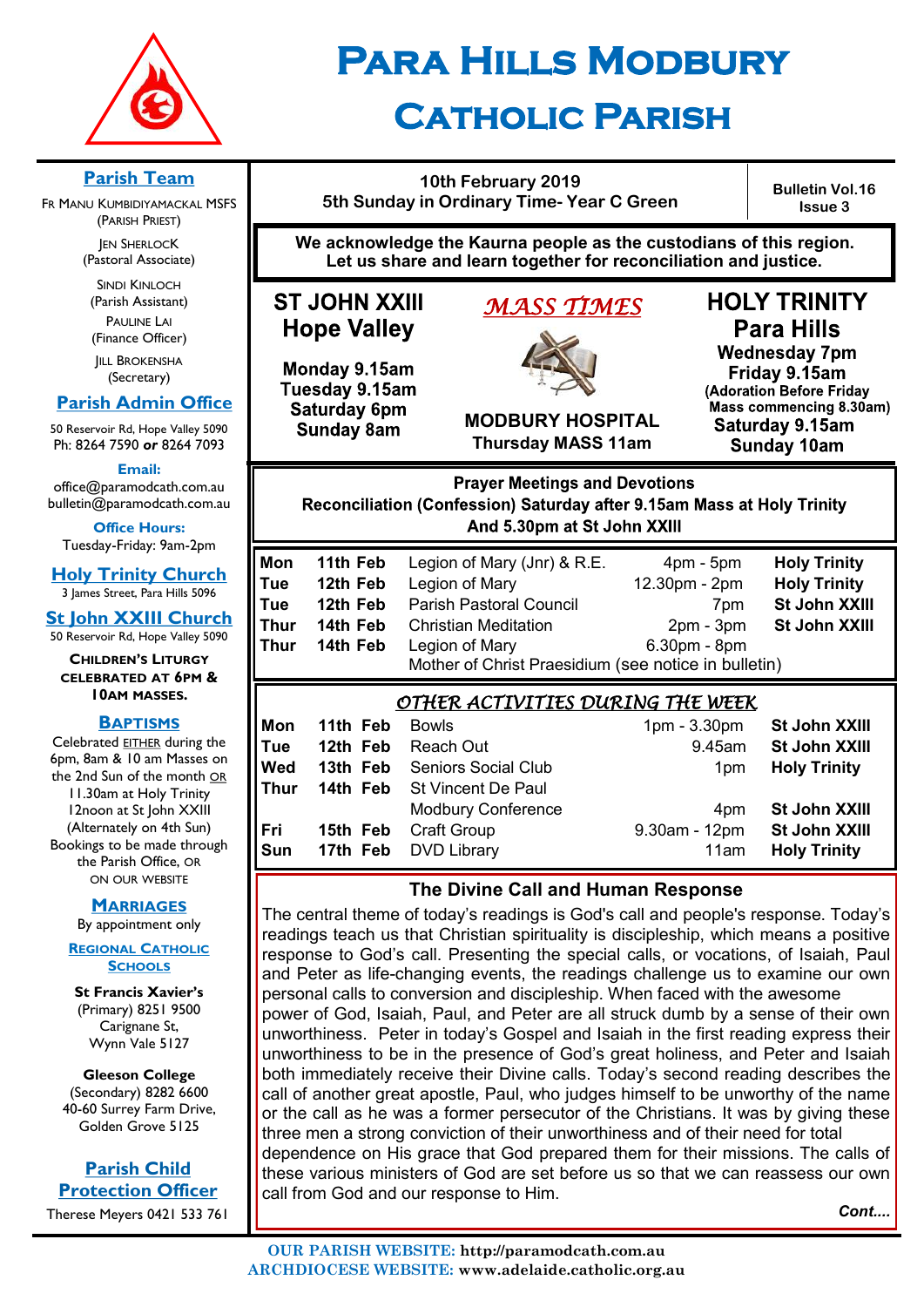*Cont....*

The Second Vatican Council teaches us that we are all called to ministry by virtue of our Baptism into Jesus Christ. Every Christian is commissioned to a ministry of love and justice by virtue of his/her Baptism. One of the documents of Vatican II, Lumen Gentium (Dogmatic Constitution on the Church ), in paragraph no. 31

describes all of us very clearly as, "the faithful who by Baptism are incorporated into Christ's Body and are placed in the people of God and in their own way share the priestly, prophetic and kingly office of Christ and to the best of their ability carry on the mission of the whole Christian people in the Church and in the world."

In addition to this, Vatican II's Apostolicam Actuositatem (The Apostolate of the Laity), no. 3 says, "Incorporated into Christ's Body through Baptism and strengthened by the power of the Holy Spirit through Confirmation, the laity are assigned to the apostolate by the Lord Himself." It is even stated that where lay involvement is lacking, "the apostolate of the pastors will frequently be unable to obtain its full effect; where lay responsibility is absent, the Church is incomplete," (Apostolicam Actousitatem nos. 10, 21, PCP II).

We need to pray that our encounters with the holiness of God may lead us to recognise our unworthiness and grow in us a deep reverence for God. The recognition of our inadequacy is necessary for us, if we are to be willing and able to receive transformation through God's grace. Isaiah, Paul, and Peter teach us that even the greatest person among us stands in need of conversion. God, who calls us and commissions us for His service,

wants us to realise His presence everywhere and in everyone and to remain in readiness to speak and act

for Him in our life-circumstances as He shall direct.

Finally, let us remember that each of us has a unique mission in the Church. God has a different call for each of us. Because each of us is unique, each of us has a mission which no one else can fulfil. God will use all of us, and particularly what is unique in us, to bring this mission to fulfilment. Our response must be like that of Isaiah: "Here I am, Lord…send me." I'll do it. I'll play my part. I'll speak to that neighbour, that co-worker, that friend, that relative. I'll talk to my daughter about the way she is rearing her children. I'll keep my mouth shut and refuse to gossip or criticise my co-workers or my bosses. I'll pray every day. I'll learn to listen patiently to those in need. With Your help, I'll do it.

Tanulumbedramatakal

**PRAYER CIRCLE** Prayers in the Chapel at St John XXIII every 1st Tuesday of each month from 11am - 11.30am. All Welcome to come and pray. Requests for prayers please contact: Pat Collins 8289 1522 or mobile: 0418 898 837



Readings for 17th February 2019

1st Reading [Jeremiah 17:5](javascript:expandDetail(%22reading%22,%22FR%22,%22N04ORSUC%22,%20%22right_content_middle%22,%22%22);)-8 2nd Reading 1 [Corinthians 15:12. 16](javascript:expandDetail(%22reading%22,%22SR%22,%22N04ORSUC%22,%20%22right_content_middle%22,%22%22);)-20 Gospel Luke 6:17. 20-26

#### **Saints/Feast Days Of the Week**

11th Our Lady of Lourdes<br>14th St Cyril, St Methodius St Cyril, St Methodius

#### **Our Community's Prayer Petitions**  *PLEASE NOTE: THE NAMES ON THE SICK LIST WILL REMAIN FOR TWO MONTHS ONLY UNLESS OTHERWISE NOTIFIED.*

**BULLETIN PRAYER LIST:** Please note that names can only be added to this list by immediate family, or the ill person themselves (for reasons of privacy).

#### **Please Remember in your Prayers Those who are sick, especially:**

Asher Caudle, David North, Elijah Neri, Wayne Collins, Antoinette Pascale, Marg Dolman, Charlotte Fussell, Selena (Rose) Quinn, Phyllis Anthony, Pam Ridley, Reta Lockyer, Michael Pritchard, John MacGrath, Ken Robinson, Graham Armstrong, Mary Redmond, Graham Speed, Marlen Piineda, David Truman, Bruce Mc Andie, Rosa Maria Santos, Sean Molloy, Betty Roper, Imperia De Ionno, Julie Reimann, Imelda Schulz, Maddison Calleja, Janice Forrester, Ray Zielonka, Jim Marlow, Gerry Canavan, Jayden Lee, Audrey Athayde, Marie Boulton, Sr. Marleen Dewar OLSH, Kay Kennedy, Rita Robinson, Eileen Ryan, Gary Lockyer, Yvonne Summers, Darcy Ridley, Marie Bakaj, Regan Barry,

John Cherry, Dudley Dolman, Fr. Michael Walsh, Pat Feutrill, Paul Holmes, Michael Lochhead.

**Recently Deceased**

Laurel Barr, Joseph Meyer, Neil McPeake, Donald Conlon, Father Laurie Quinn

#### **LENTEN STUDY OF THE GOSPEL OF LUKE**

**Fr Jack will lead the Lenten study on the Thursdays of Lent to help you to better understand the themes of Luke's gospel and the culture and background of his writing. It will be held in the St John XXIII Modbury Church each Thursday of Lent at 7pm.**



#### **GAS WORKS AT ST JOHN XXIII**

The Company that manages the gas pipe network in Adelaide has secured an easement on the front of our property on the section near the Treasure Market sign to install a gas meter and valve cabinet to

extend the gas pipe network further along Reservoir Road. This includes digging a trench across the road and along the footpath.

This will involve some traffic restrictions near our driveway during the week but not at weekends. The company will also fence off 7 to 8 carpark spaces along the northern fence in the carpark to store equipment and machinery during the works.

The company is aware of the activities during the week and will minimise any inconvenience as much as possible.

Parish Finance Committee.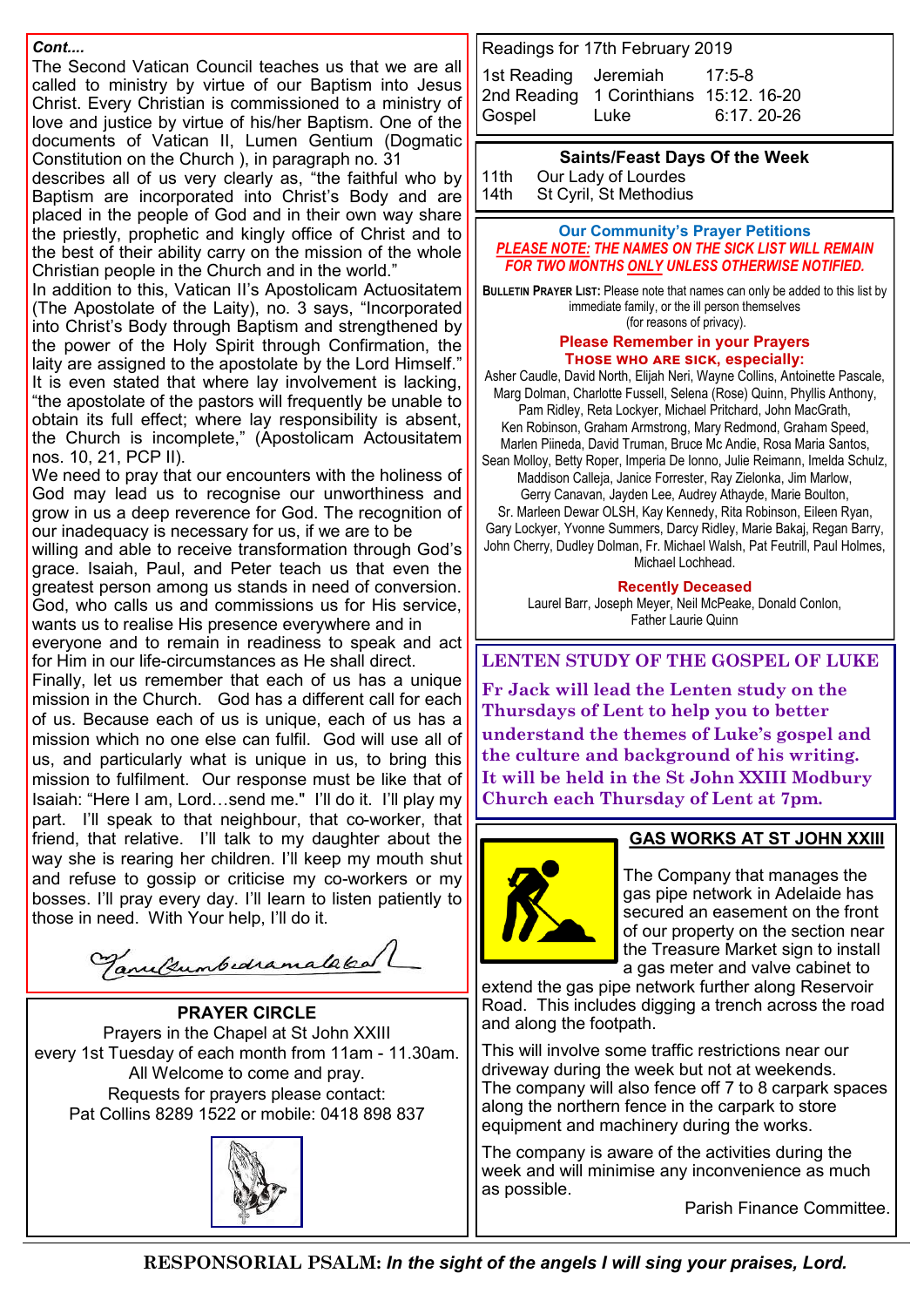#### **ST VINCENT DE PAUL HQ: 1300 729 202 from 9.00am — 1.00pm or www.vinnies.org.au**

#### **St Vincent de Paul Modbury Conference**

*Lord your timeless lesson sings out in the voice of constant waves, in the wind through the trees and in the harmonies of life. Wash clean our ears to hear you, make us listen now, for we need your great wisdom to assist us in our life. Amen.*

Home visiting has started with assistance requested in the form of food and clothing for 9 adults and 13 children.

Our monthly meetings commence next week: 4:00pm on Thursday, Feb  $14<sup>th</sup>$ . All welcome.

Our immediate needs in the pantry are: Canned Peas/Beans, Spaghetti, and 2 Minute Noodles.

It will greatly help if any or all of these items could be placed in the Vinnies' collection basket.

Please feel free to take any of the Vinnies publications left on the table in front of the notice board. The most recent one covers the need to increase the NewStart Allowance.

#### **REACH OUT GROUP**

Reader: Aggie M. Altar Server: Leo N.

 Tuesday 12th February, 2019 9.15am Mass at St John XXIII Offertory: Bob & Gwen B. Communion: Pat H. & Maureen F. All Welcome

#### DEVELOPMENT FUND 2019

Congratulations Miriam Morrison No. 73 Drawn by Barbara Sorrell Contact: Marg Dolman 8264 1317 to be included in the draw.

**PARISH PASTORAL COUNCIL The next meeting for the Parish Pastoral Council is on the 12th February at St John XXIII Meeting Room at 7pm.**



#### *VOLUNTEERS WANTED*

We would like volunteers to form a Committee to organise Father Peter's 80th Birthday BBQ Celebration which will be on Sunday 28th April, 2019.

Please contact Father Manu on: 8264 7590 or email: office@paramodcath.com.au Come and be a part of the committee in organising this special event of Father's 80th Birthday celebration.





#### **Security Improvements at Holy Trinity and St John XXIII**

To improve security at both churches and to meet our

insurance requirement we have changed the lock and key on the church door (side aluminium door) at Holy Trinity and also the key to the meeting room at St John XXIII.

Please come and collect your key between 9am - 2pmThursday or Friday.

If you require a new key please contact:

#### **Jill Brokensha on: 8264 7590**

Please remember to bring in your old key/s to exchange for the new keys.

A \$5 deposit is required which will be refunded to you if and when the key is handed back.

This is necessary as the Parish **must** keep an up-to-date record of those who have access to our Parish church buildings. Thank you

#### **HAPPY BIRTHDAY FEBRUARY BABIES**

- 12th Garry Jackson, Maureen Shuttleworth
- 13th Eileen Ryan
- 15th Kerrie-Anne Taylor
- 16th Marianne Weaver



## *Thank you*



Lorraine and all the members of The McPeake Family, wish to thank all of those people who attended Neil's Funeral Mass for the Celebration of his Life, on the 3rd January 2019. We were overwhelmed and humbled. Our gratitude and thanks go to Father Manu,

Father Peter and Father Philip Marshall V.G., for concelebrating the Mass which was so meaningful to us all as a family.

Our thanks go also to the 'Reach Out Group' and all those that helped in anyway with the Luncheon after Mass. It was a wonderful celebration for our Husband, Dad, Poppa and Great Poppa. Our thanks go to all.

The McPeake Family

#### *Legion of Mary*

The feast of Our Lady of Lourdes is on Monday the 11th of February. A list of hours of Rosary prayers is on the table at the back of Holy Trinity Church. We invite all members, Auxiliaries and parishioners to join us by offering an hour of Rosaries in honour of our Holy Mother. Please put your chosen hour on the list. God bless and thank you.

All names will go to Legion Comitium.